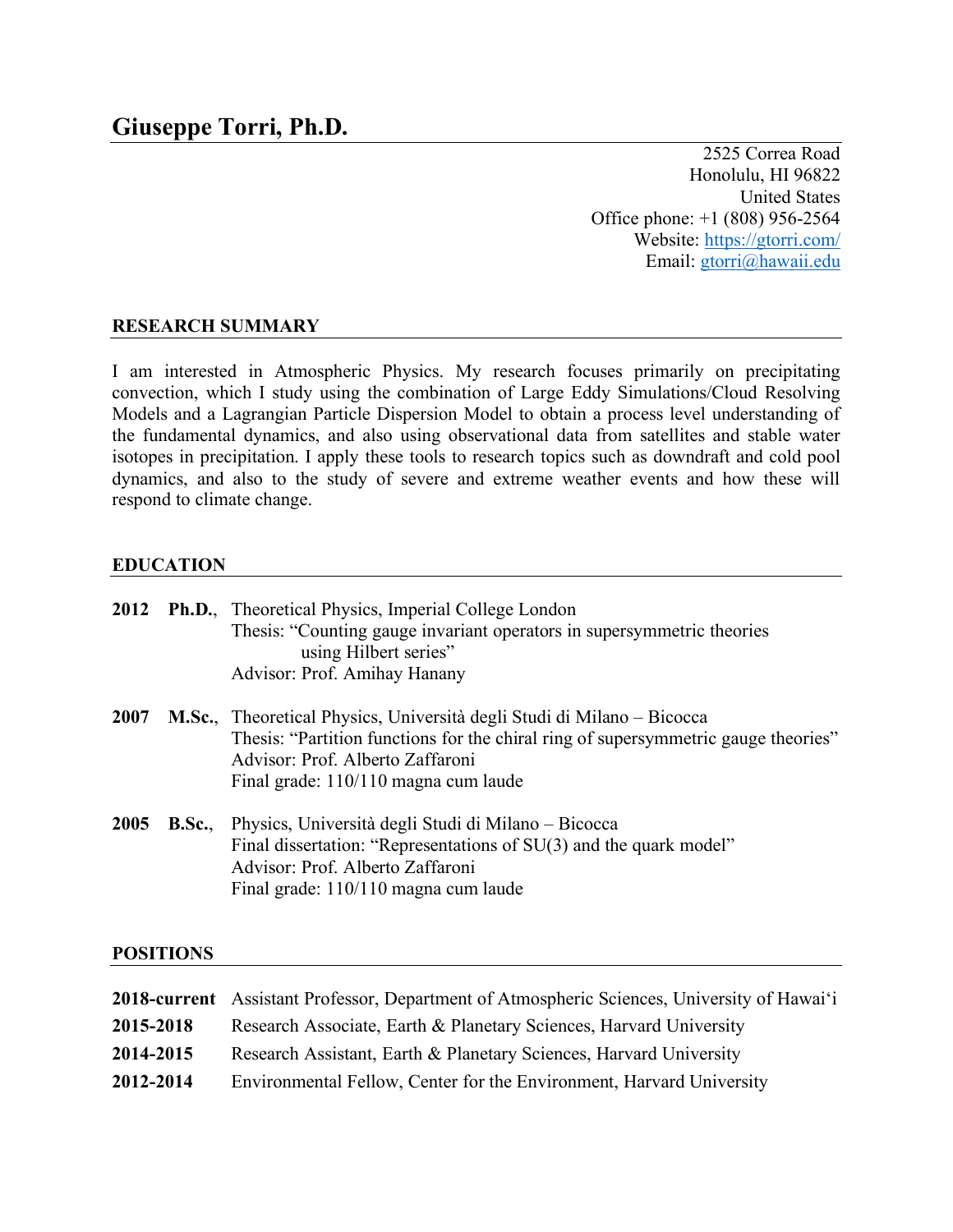#### **PUBLICATIONS**

#### **Atmospheric Science**

- Torri, G., K. McColl, and Z. Kuang A three-dimensional perspective at radiative-convective equilibrium over land, *in preparation*.
- Torri, G., D. Adams, and Z. Kuang The diurnal cycle of precipitable water vapor over Sumatra, *in preparation*.
- Torri, G. and Z. Kuang On cold pool collisions in tropical boundary layers, *submitted.*
- Zuidema, P, G. Torri, C. Muller, A. Chandra (2017) A survey of precipitation-induced atmospheric cold pools over oceans and their interactions with the larger-scale environment , Surv Geophys (2017) 38: 1283, https://doi.org/10.1007/s10712-017-9447-x.
- Torri, G., D. Ma, and Z. Kuang (2017) Stable water isotopes and large-scale vertical motions in the Tropics, doi: 10.1002/2016JD026154
- Torri, G. and Z. Kuang (2016) Rain evaporation and moist patches in tropical boundary layers, Geoph. Res. Let., **43**, doi:10.1002/2016GL070893.
- Torri, G. and Z. Kuang (2016) A Lagrangian study of precipitation-driven downdrafts, *J. Atmos. Sci*., **73**, 839-854, doi:10.1175/JAS-D-15-0222.1
- Gentine, P., A. Girelli, S. Park, J. Nie, G. Torri and Z. Kuang (2016) Role of surface heat fluxes underneath cold pools, *Geoph. Res. Let*., **43**, 874-883.
- Torri, G., Z. Kuang and Y. Tian (2015) Mechanisms for convection triggering by cold pools, *Geoph. Res. Let*., **42(6)**, 1943-1950.

#### **Theoretical Physics (authors in alphabetical order)**

- J. Davey, A. Hanany, N. Mekareeya, G. Torri (2011) M2-branes and Fano 3-folds, *J. Phys. A*, **44**, 40.
- A. Hanany, G. Torri Brane tilings and supersymmetric gauge theories (2011), *Nucl. Phys. Proc. Suppl.*, **216,** 1, 270-272.
- A. Hanany, E. E. Jenkins, A. V. Manohar, G. Torri (2011) Hilbert series for flavor invariants of the Standard Model, *J. High En. Phys.*, **2011**, 3, 96.
- J. Davey, A. Hanany, N. Mekareeya, G. Torri (2010) Brane tilings, M2-branes and Chern-Simons theories, *Acta Phys. Pol. B Proc. Suppl.*, **2**, 3, 639-655.
- I. R. Klebanov, G. Torri (2010) M2-branes and AdS/CFT, *Int. J. Mod. Phys. A*, **25**, 2-3, 332- 350.
- J. Davey, A. Hanany, N. Mekareeya, G. Torri (2009) Higgsing M2-branes, *J. High En. Phys.*, **2009**, 11, 28.
- J. Davey, A. Hanany, N. Mekareeya, G. Torri (2009) Phases of M2-branes, *J. High En. Phys.*, **2009**, 6, 25.
- A. Hanany, N. Mekareeya, G. Torri (2008) The Hilbert series of Adjoint SQCD, *Nucl. Phys. B*, **825**, 1-2, 52-97.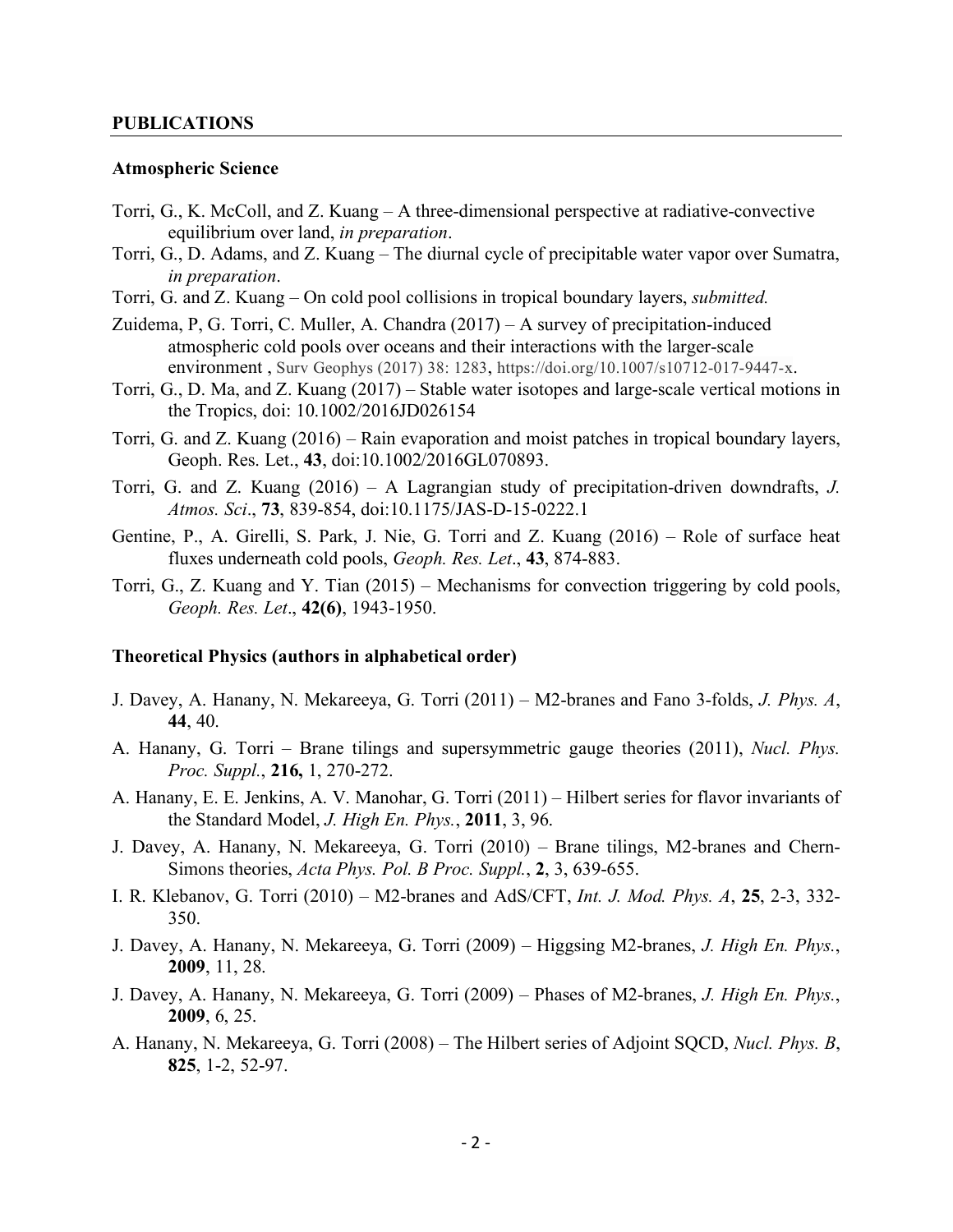## **TEACHING EXPERIENCE**

### **Imperial College London**

- **2011 – 2012** Demonstrator and assessor for the 3rd undergraduate Physics laboratory.
- **2010 – 2011** Demonstrator and assessor for the 2nd undergraduate Physics laboratory.

## **INVITED PRESENTATIONS**

| 2018 | Woods Hole Oceanographic Institute, Woods Hole, USA<br>Title: The study of cold pools with a Lagrangian particle model                       |
|------|----------------------------------------------------------------------------------------------------------------------------------------------|
| 2018 | Colorado State University, Fort Collins, USA<br>Title: Using Lagrangian techniques to study deep convection                                  |
| 2018 | ETH, Zürich, Switzerland<br>Title: A tale of cold pools and deep convection                                                                  |
| 2017 | Ludwig-Maximilian Universität, Munich, Germany<br>Title: A Lagrangian view on precipitating convection                                       |
| 2016 | University of Washington, Seattle, USA<br>Title: What can we learn about deep convection using Lagrangian particles?                         |
| 2016 | Max-Planck-Institut für Meteorologie, Hamburg, Germany<br>Title: A Lagrangian view on cold pools.                                            |
| 2014 | Massachusetts Institute of Technology, Cambridge, USA<br>Title: A Lagrangian study of the mechanisms of convection triggering by cold pools. |

- **2010** Strings, Cosmology and Gravity Student Conference, Paris, France Title: *Counting gauge invariant operators using Hilbert series*.
- **2010** University of California, Davis, USA Title: *Brane tilings and M2-brane theories*.

## **CONFERENCE PRESENTATIONS**

### **Talks**

1. *A Lagrangian perspective on convective downdrafts*, 28<sup>th</sup> Conference on Severe Local Storms, Portland, 2016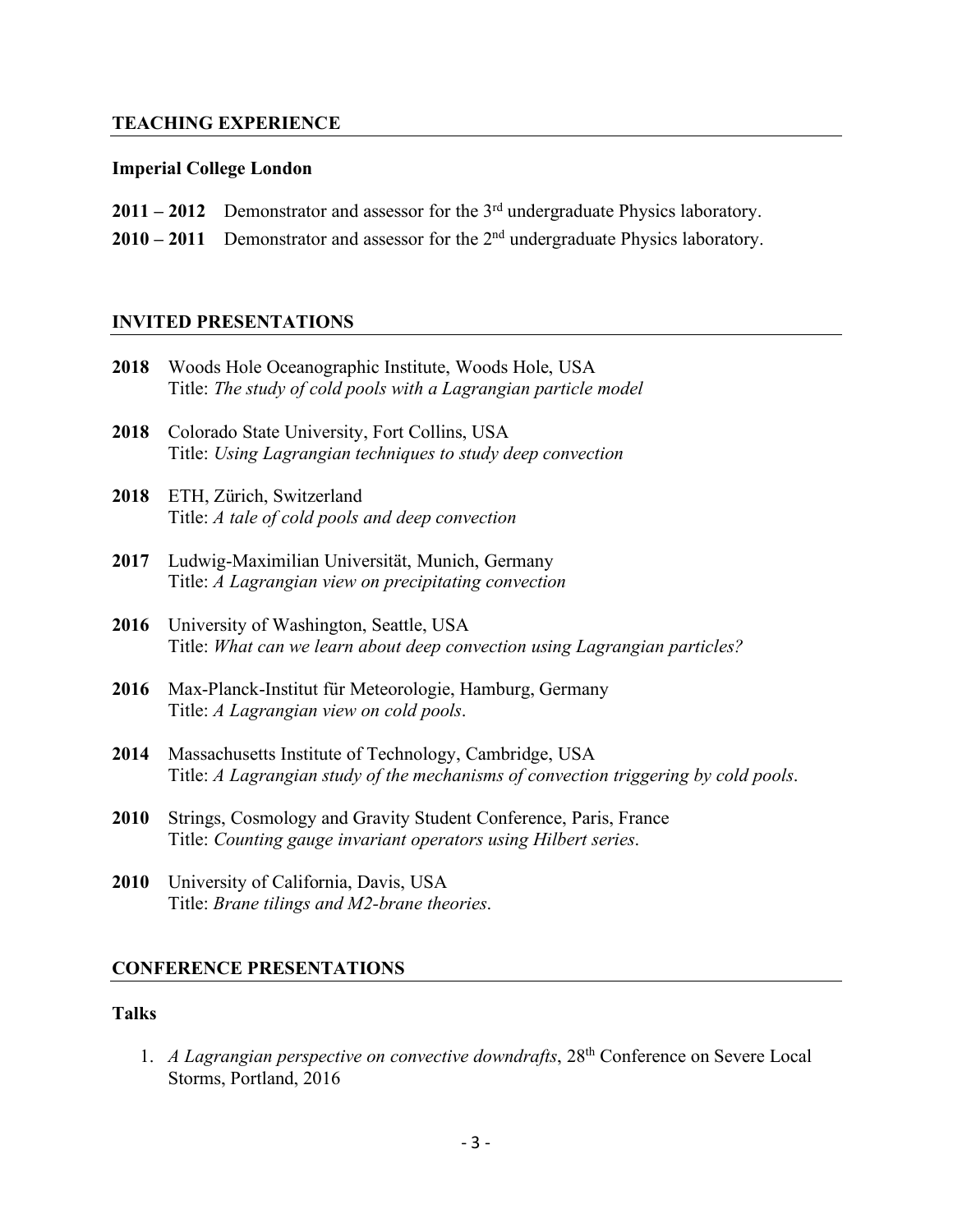- 2. *Investigating cold pool dynamics with a Lagrangian perspective*, 32nd Conference on Hurricanes and Tropical Meteorology, Puerto Rico, 2016
- 3. *Investigating the dynamics of deep convective systems with a Lagrangian perspective*, 16th Conference on Mesoscale Processes, Boston, 2015
- 4. *Deep convective dynamics and Lagrangian particles*, 7<sup>th</sup> North Eastern Tropical Conference, MIT Endicott House, Dedham, 2015
- 5. *Probing deep convective dynamics using a Lagrangian particle model*, American Geophysical Union Fall Meeting, San Francisco, 2014
- 6. *Brane tilings*, Cargese Summer Institute, Corsica, 2010
- 7. *Hilbert series and the problem of counting operators in supersymmetric gauge theories*, Galileo Galilei Institute, Florence, Italy, 2009

## **Posters**

- 1. *Stable Water Isotopes and Large-Scale Velocities*, American Geophysical Union Fall Meeting, New Orleans, 2017.
- 2. *Studying cold pools using Lagrangian particles*, 28th Conference on Severe Local Storms, Portland, 2016
- 3. *Probing cold pool dynamics with a Lagrangian model*, American Geophysical Union Fall Meeting, San Francisco, 2015
- 4. *A Lagrangian study of precipitation-driven downdrafts*, 20<sup>th</sup> Conference on Atmospheric and Oceanic Fluid Dynamics, Minneapolis, 2015
- 5. *Investigating aspects of the transition from shallow to deep convection with a Lagrangian particle model*, 14th Conference on Cloud Physics, Boston, 2014.

## **AWARDS & SCHOLARSHIPS**

| 2015    | The Foundation Blanceflor Boncompagni Ludovisi, née Bildt Scholarship               |
|---------|-------------------------------------------------------------------------------------|
| 2012-14 | Harvard University Center for the Environment – Ziff Environmental Fellowship       |
| 2012    | The Foundation Blanceflor Boncompagni Ludovisi, née Bildt Scholarship<br>(declined) |
| 2012    | Fondazione Angelo Della Riccia Scholarship                                          |
| 2011    | Fondazione Angelo Della Riccia Scholarship                                          |
| 2007    | Università degli Studi di Milano – Bicocca Distinction award                        |
| 2005    | Università degli Studi di Milano – Bicocca Distinction award                        |
|         |                                                                                     |

## **SERVICE**

### **Committee Experience**

2015 Chaired session "Other Mesoscale Processes" at 16<sup>th</sup> Conference on Mesoscale Processes, Boston